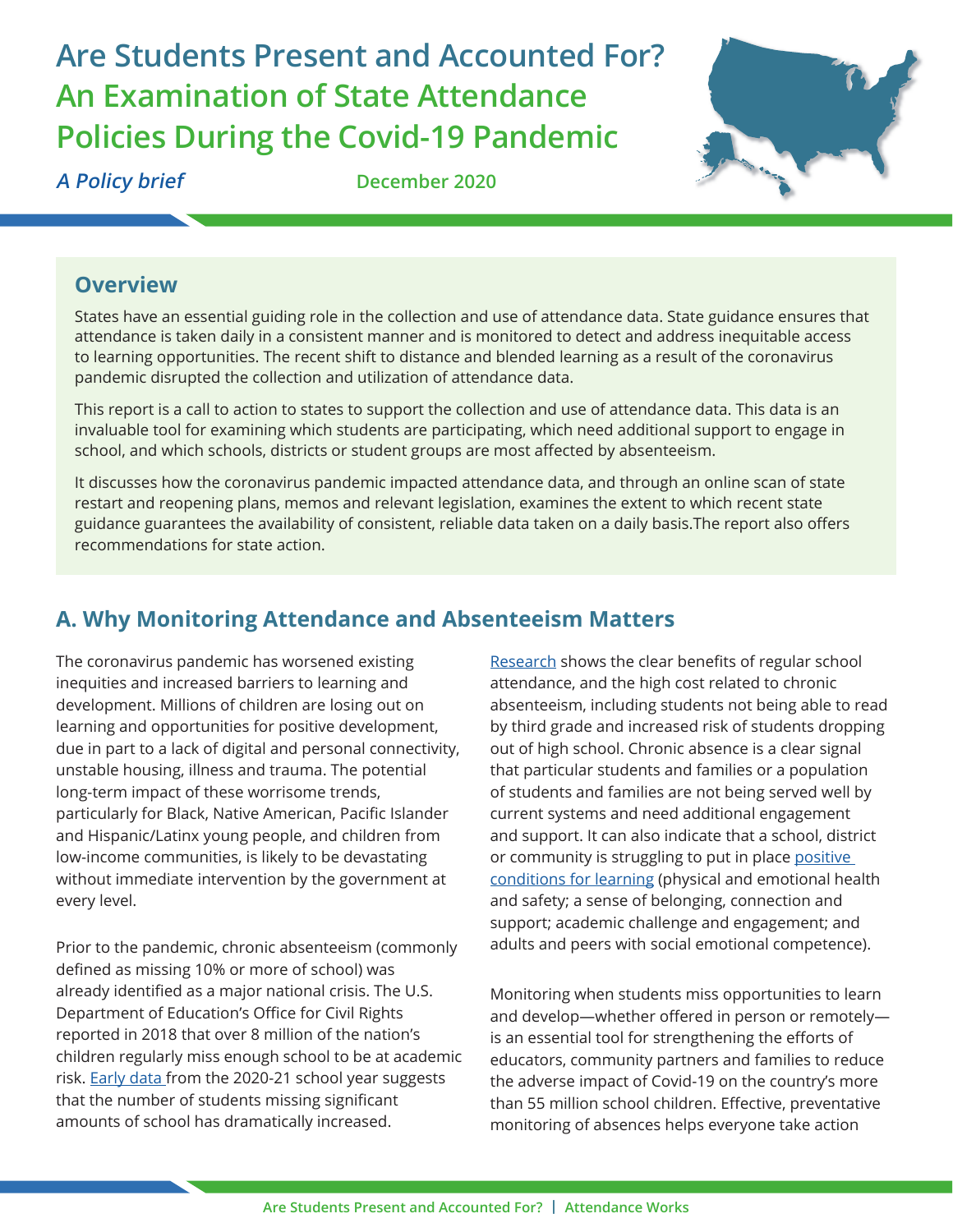early—before costly interventions are needed—to ensure students are learning, passing classes and ultimately graduate from high school prepared for career and college. Knowing how many and which students have missed too much school informs current and future practice, investment strategies and policies.

# **B. The Impact of School Closures and Distance Learning on Attendance Data**



While monitoring absenteeism remains essential, the shift to distance and blended learning has dramatically affected the ability to secure and use high quality, reliable attendance data. (See image above).

Prior to Covid-19, attendance in the United States was taken at least once a day and consistently measured by marking when a student physically showed up to school. The biggest difference in the data was that attendance was typically taken once or twice a day in elementary schools and often by period in secondary schools.

The availability and reliability of attendance data contributed significantly to its widespread adoption, under the federal Every Student Succeeds Act, as a measure of accountability in the state plans of 36 states and Washington D.C. The straight-forward nature of attendance-taking helped ensure consistent record keeping.

The coronavirus has, however, dramatically changed this situation. Initially, in spring 2020, the pandemic caused a dramatic decrease in attendance data collection. [An analysis](https://www.crpe.org/publications/too-many-schools-leave-learning-chance-during-pandemic) by the Center for Reinventing

Public Education found only 27% of districts continued taking attendance when school buildings closed and learning shifted to remote learning. Attendance-taking and expectations were less likely in lower-income and more rural districts.

As the long-term nature of the crisis has become clearer, the practice of taking attendance daily has been partially reinstated with the restart of schools for the 2020-2021 school year. But what constitutes attendance has become much less clear when learning is offered remotely.

State, district, and school leaders are grappling with these questions: Is attendance showing up to a virtual class? Is it logging on to a learning management system? Is it turning in an assignment? Is it an interaction by phone or computer between the teacher and a student or a family member? How often should attendance be taken? Can and should attendance data be reviewed across modes of instruction? How can absences be examined for a particular mode of instruction, i.e. in person versus remote, synchronous versus asynchronous?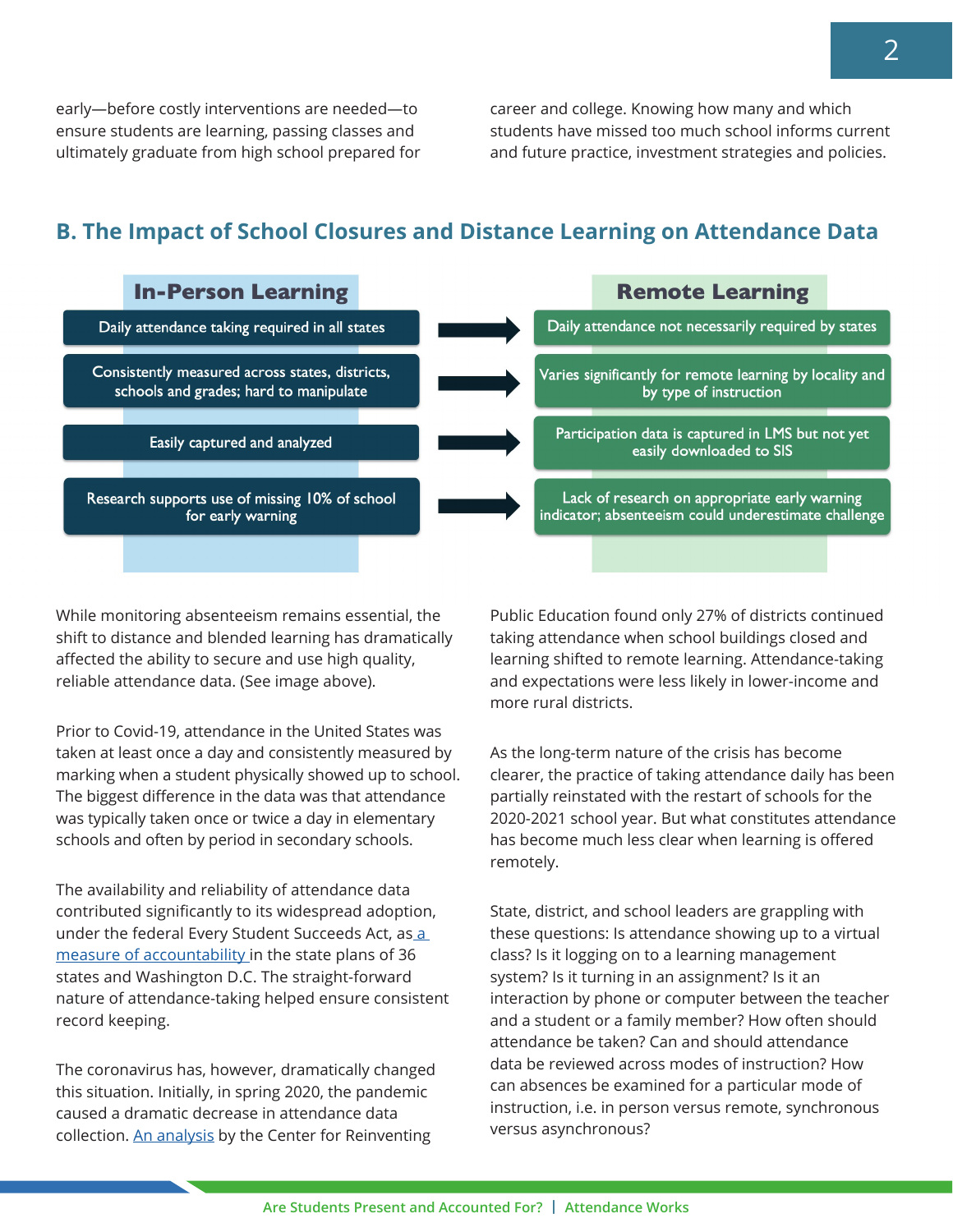### **C. Examining State Attendance Guidance**

This brief explores the question: *Are states, that historically play an essential role in ensuring the daily collection of high quality and consistent attendance data, able to offer guidance to districts to ensure the continued availability of data on absences?*

#### **Methodology**

Attendance Works gathered and analyzed state department of education reopening and restart plans and memos as well as copies of relevant legislation available online. Based upon this information, we placed states into one of four categories: daily attendance taking required; attendance taking required but not daily; attendance taking decisions, including how and when, is left to local districts; and, attendance is unaddressed by state guidance. We asked members of our Network to Advance State Attendance Policy and Practice as well as selected colleagues to review the information summarized in an online table.

We then asked the Council of Chief State School Officers to contact the members of their Accountability Systems and Reporting (ASR) collaborative to review the analysis for accuracy. Attendance Works also used discussions with educators operating at the local and state level to inform our understanding of challenges, especially related to the collection of data in electronic systems.

Information gathered through this scan is a snapshot in time as of early December 2020. The data can be found i[n this table. W](https://docs.google.com/spreadsheets/d/1yPN-Qq_VqTygfB-c4tkIEekR1a6eGWhulcSiQTM2OPQ/edit#gid=764715429)e welcome being contacted about a revision when states update their guidance.

#### **Key Findings**

The results of ou[r 50 state scan](https://docs.google.com/spreadsheets/d/1yPN-Qq_VqTygfB-c4tkIEekR1a6eGWhulcSiQTM2OPQ/edit#gid=764715429) reveal the following:

- **1. Taking attendance on a daily basis has been reinstated in many, but not all states.** We found that the following 32 states + the District of Columbia maintain requirements that attendance be taken daily: AZ, CA, CO, CT, DC, HI, ID, IL, IN, IA, KY, LA, ME, MD, MA, MI, MN, MS, NC, NJ, NM, NY, OK, OR, PA, SC, TN, TX, VA, VT, WA, WI, WV. Five states require attendance be taken, but not daily: GA, MO, NV, OH, WY. Eleven states leave the decision about how and when to track attendance to local discretion: AL, AK, AR, DE, KS, MT, NE, NH, ND, RI, SD. In two states, attendance expectations are not explicitly addressed in available guidance: FL, UT.
- **2. What constitutes attendance during remote learning is highly variable across and often within states**. Even when state guidance was available, the guidance offered by states for taking attendance during distance learning varied widely. Consider the following four examples of state guidance:

**Alaska:** For students who are receiving instruction through distance delivery methods, attendance will be tracked the same way as it is tracked for correspondence schools. In other words, *during the duration of school building closures due to Covid-19, students are considered to be in attendance 100%* of these days.

**California:** Daily participation is used to track attendance and ensure daily engagement by all students in learning activities. However, documenting daily participation may be met through *daily live interaction with a teacher or virtual assignments*. Daily participation *may also be documented through participation in online activities, completion of regular assignments, and contacts between employees of the [local education agency] (LEA), including those other than teachers, and pupils or parents or guardians.*

**Connecticut:** A remote student can be considered as being 'in attendance' on a particular day if the total time spent on one or more of the following activities (virtual synchronous classes or meetings, time logged in to electronic systems, assignment submission/ completion) *equals at least half of the school day*.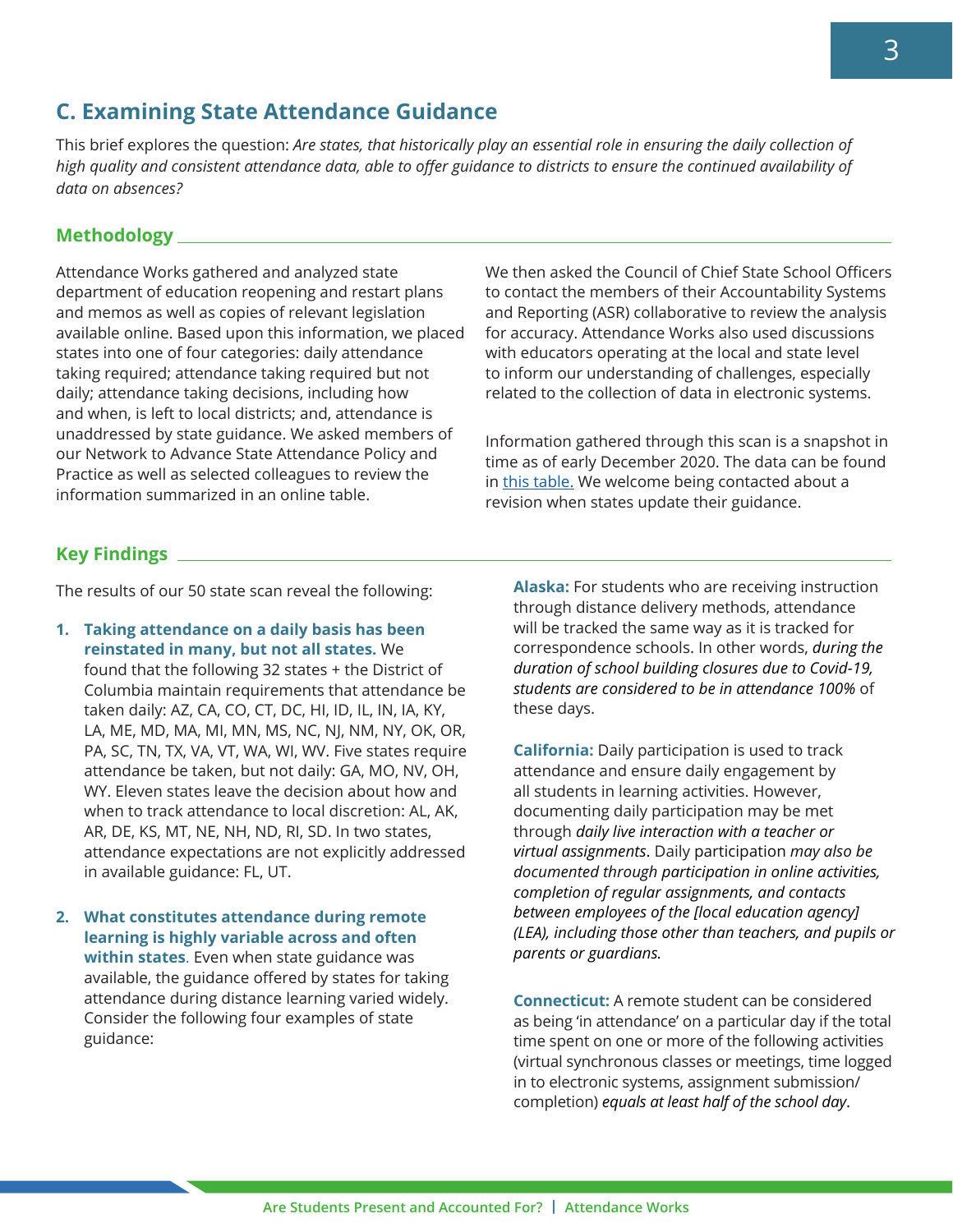**Mississippi:** For virtual (online/distance learning) attendance, the student shall be marked present or absent based on the following: For a student to be marked present when attending school through virtual learning, the LEA shall meet one of the following conditions: *If the LEA uses a learning management system (LMS), the student shall be authenticated and engaged in education consistent with the LEA's prescribed policy*; or If the LEA does not use an LMS, the LEA shall *make one-on-one contact* with a student for the day to authenticate their presence *and provide daily evidence of engagement* consistent with the LEA's policy.

As these four examples illustrate, the potential variations are numerous. Even where statewide guidance exists, there is plenty of room for taking different approaches to operationalizing attendance metrics at the local level.

Prior to the pandemic, taking attendance was used to measure access or exposure to learning opportunities and identify when students and families were facing challenges to their well-being or were disengaging. While attendance taking when school is in person can serve these multiple purposes, it is harder to gather information for these combined purposes during the pandemic. For example, a brief two-way interaction with a family helps monitor well-being and engagement. But it does not measure participation in learning. As states refine their attendance metrics, they should consider if it makes sense to adopt multiple measures during remote learning that reflect the different purposes for which attendance data has been used.

Despite these variations, most localities will still find it helpful to use their current attendance data to identify students who are experiencing challenges. They can look at which students have missed 10% or more of school in the current school year, and which students missed 10% or more of school prior to the pandemic.

#### **3. Data systems that allow for easy collection and meaningful analysis of attendance data across different modes of instruction are not in place.**

A major challenge of the current situation is that attendance data has historically been captured in a district's student information system. But when learning is occurring remotely, the data on whether a student attended (e.g. logged on or submitted an assignment) often exists elsewhere, typically in the Learning Management System (LMS) or captured by a virtual platform such as Zoom. Ensuring data can be downloaded electronically, as opposed to manually, into the student information system is critical to avoiding an undue data entry burden on educators. Yet such technological fixes are just being developed.

In addition, many systems are not yet set up to ensure attendance data is coded by mode of instruction (e.g. remote synchronous, remote asynchronous or in-person learning). The ability to analyze absences by mode of instruction is critical for better understanding where absenteeism is increasing so steps can be taken to unpack and address barriers to participation. It also will improve the ability to fully understand how much mode of instruction might matter for educational achievement, for students of different ages or from different student populations.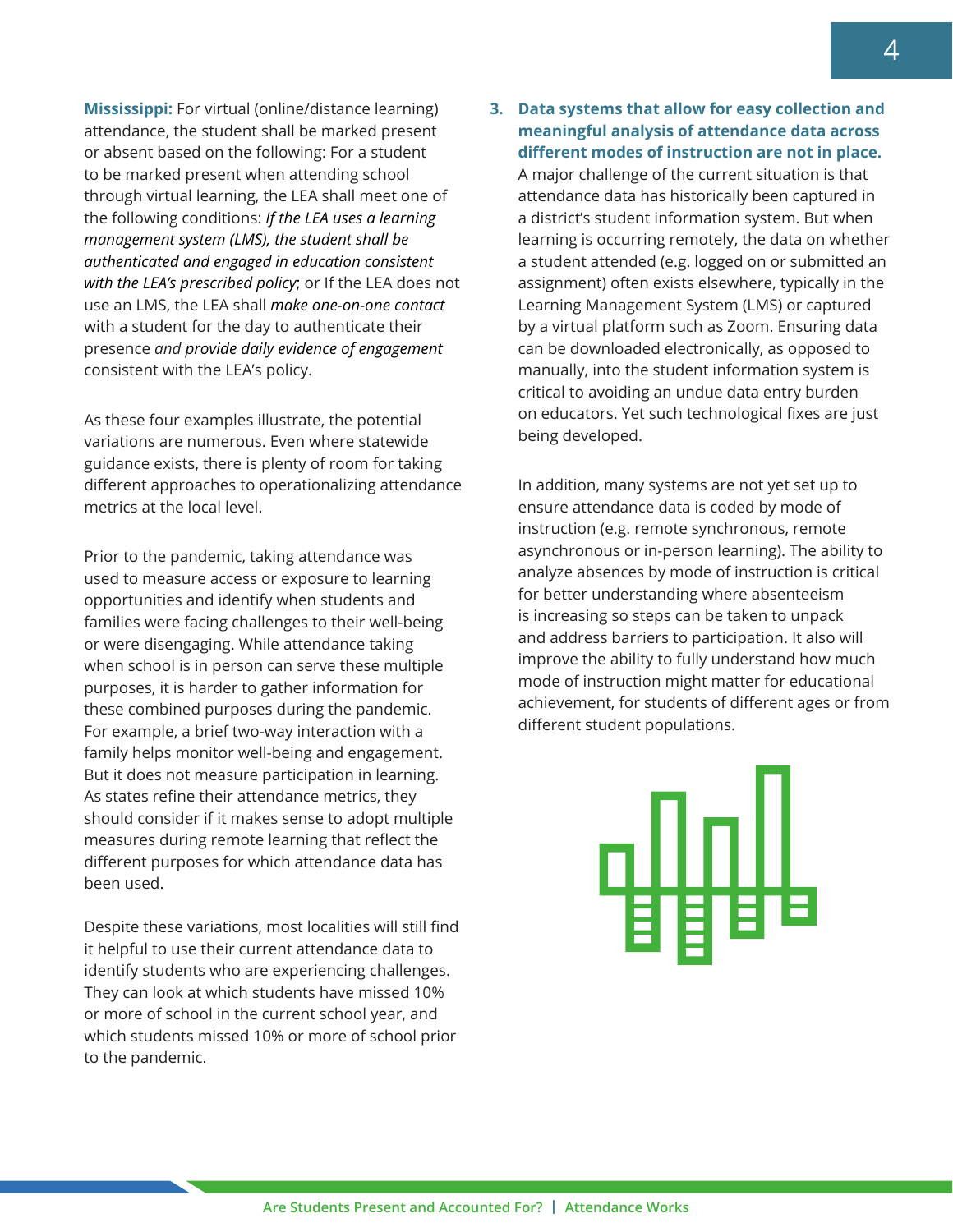

# **D. A Call to Action**

These findings are a call to action to states to take immediate steps to ensure that districts and schools can use attendance data to monitor attendance, track participation and make available resources to reengage and reconnect with students who have missed a significant amount of school during the pandemic.

State government is uniquely positioned, especially in this moment of crisis, to take the following actions:

- **1. Promote tracking daily attendance for all students:** Require tracking daily attendance and differentiating in student information systems whether absences occur during in-person, synchronous or asynchronous learning. Taking attendance frequently, ideally daily, is what allows attendance and chronic absence to be a leading indicator that can be used to examine lost learning time and issues of inequity. It allows educators, their community partners and policy makers to understand who is starting to miss school so they can take preventive action in a timely manner. States, even if they have not yet required taking attendance daily, could promote localities doing so as a matter of effective practice.
- **2. Leverage currently available data to inform action and resource allocation.** Although there are wide variations in what constitutes attendance, data on absences is still a critical source of information about which students are struggling. Attendance Works recommends states help districts continue to monitor when students are missing 10% of school as well as adopt [other key metrics \(](https://www.attendanceworks.org/chronic-absence/addressing-chronic-absence/monitoring-attendance-in-distance-learning/)i.e., availability of working contact information, connectivity, participation and presence of relationships) to help identify whether students lack an equal opportunity to learn and need additional support.

 This information can be used to identify individual students who need outreach and support. It can also be used to detect groups of students who face greater barriers to getting to school, and help educators notice if certain practices or policies are

better at helping students to show up for learning, whatever form it takes. Current absenteeism data won't paint a full picture of who has missed out on learning, but it can offer important actionable data available for immediate use.

If possible, states can follow the example of the Connecticut State Department of Education (CSDE), which has shifted from an annual to a monthly collection, publication of data on attendance and participation and eventually chronic absence. CSDE publishes this data to encourage all stakeholders, including other public agencies, to use it to inform their actions to support children, youth and families.

If states are unable to secure this data, they could encourage districts to release it. States can also provide online access to data on chronic absence collected before school buildings closed, since that information is still helpful for alerting educators and communities to students and populations likely to face greater challenges during the pandemic.

#### **3. Promote interagency collaboration and review of**

**data**: Ideally states would use this data to catalyze conversations across disciplines, departments and agencies about how to create a more equitable opportunity to learn. Such a cross-sector approach is more essential than ever given that the challenges that keep students from participating during a pandemic and economic crisis are far from what can be addressed by educators alone. Publicly released and available data is a key tool for interagency collaboration.